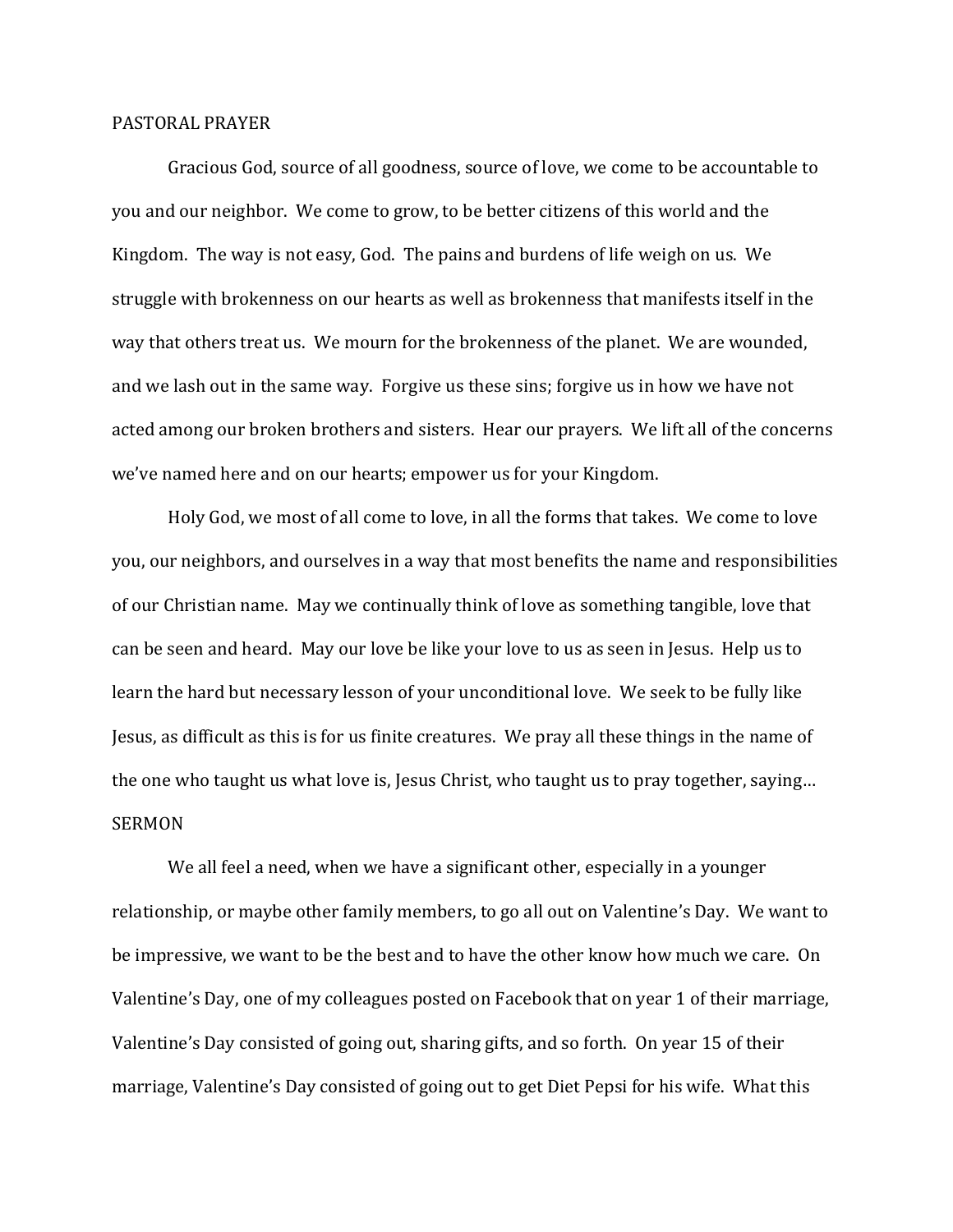reminded me is that maybe the pomp and circumstance isn't the point of love. Maybe love is found in the way that is most meaningful for the receiver and the giver. I didn't try to do this for my wife; I tried to give her gifts that were meaningful to her, and I think she liked them; you'll have to ask her. Love is shown with true thoughtfulness and action, not in trinkets. What matters is that we approach things with love in our hearts and the willingness to go where God takes us. That's why we come here and do what we do.

 I've spoken about love in the past, but today, we recognize it as an important and poignant message during this Valentine's season. And what scripture lesson should we choose about love? None other than the ever-popular 1 Corinthians 13. It's probably one of the most important and poetic scripture passages out there. It should have a significant place in any discussion about Christian living. I don't think, though, that its place is best in a wedding or any place around romantic love. We're taking Paul out of his element. The language is very direct because Paul is not talking in abstract, as in what a wonderful thing love is throughout the ages. Paul is getting down to the nitty gritty with a community lost in conflict, rejecting one another over petty squabbles. The love we're talking about here is not romantic love but how we care for one another as Christian community. This is a passage about unconditional love. Let's look at these scripture passages then translate them toward today's theme: the scourge of AIDS, especially among children.

 Context, context, context. Day one of any biblical study class, this is the message that they drill into your head. That's what a faithful understanding of the bible requires. Think about jumping into the middle of a conversation. It doesn't necessarily make sense by itself; you need to fill in the blanks. What led up to this part of the conversation? What are the feelings behind the words? Why does this one strong statement make sense? If we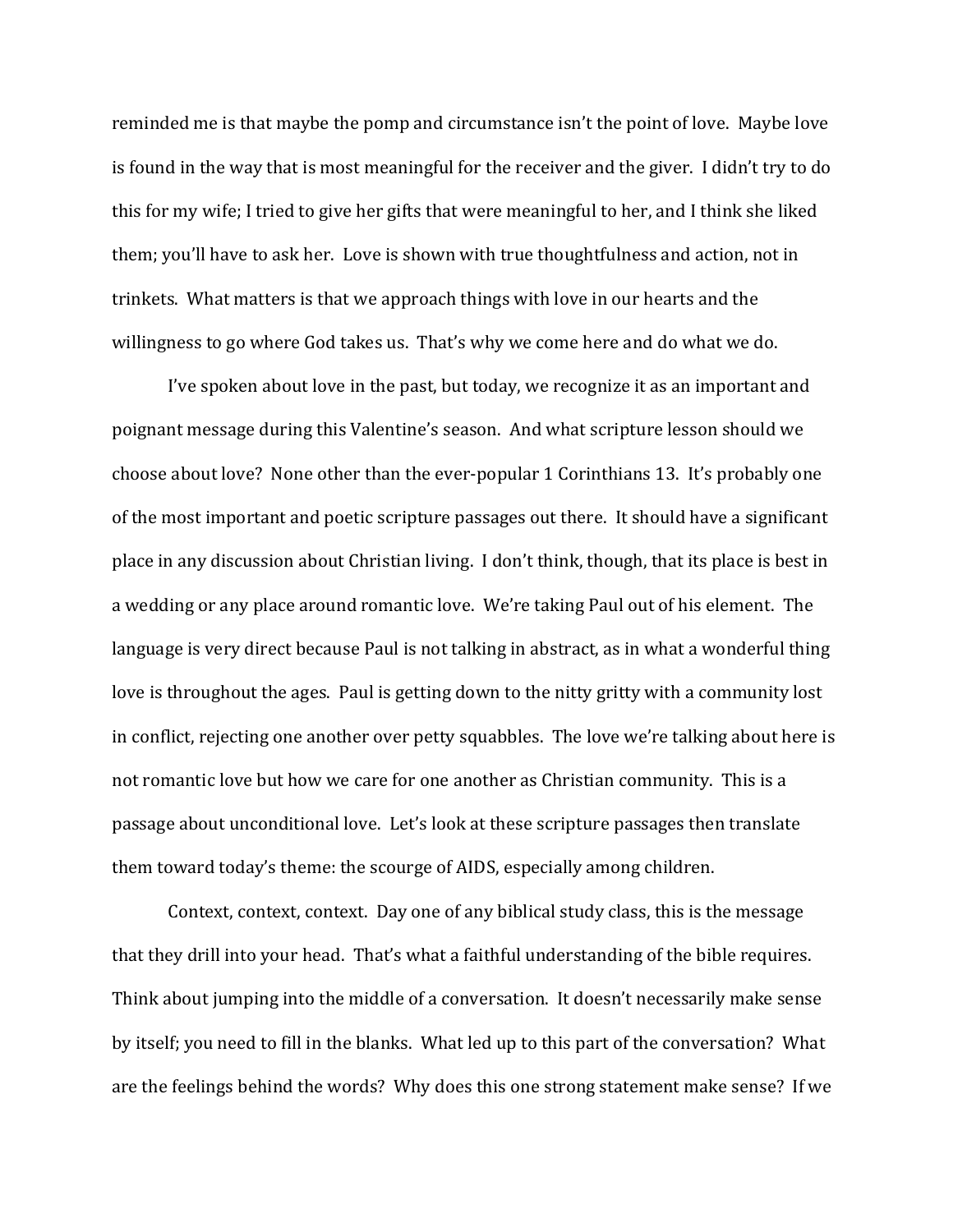find that in our conversations, we need that in our understanding of scripture. In any part of scripture, we need to define the context. Each book of scripture was written to a specific community with specific concerns. The writers were keen on speaking to specific needs in the communities they wrote, not in generalities. When we read a passage of an Epistle, for instance, we are reading one side of a conversation, and we don't have the other half available, so we have to parse from the letter. As such, love is not being described as an ideal here, says the Texts for Preaching commentary. This is not poetry for the sake of beautiful poetry; this is meant to put love into perspective and into action for a group of people failing in love. The Corinthian Church was embroiled in bitter controversy. It valued some gifts, some graces, but left others out in the cold. It was not a place of grace; it was a place of vicious competition. We read this passage and see how love is the most important thing, but there is a great backstory behind it. Their question was, "What was the most important gift of all?" Most believed it was speaking in tongues; this was the best evidence for whom God favored. Paul knew these things, and he's not a happy guy. His rhetoric, the language and examples he chooses are not just for poetic effect but to teach a valuable lesson. At the beginning of the chapter he goes example by example; if I have this but do not have love, if I have this and do not have love, then all is meaningless. He's taking each and every one of those things the Corinthians value and putting them against love, be they speaking in tongues or prophecies. Without love, nothing has meaning. The basis of Christ's message was love and forgiveness; when what we do as Christian people doesn't reflect this, then what we do as Christian people is for our benefit. And that's not right.

 As his message continues, Paul tells us what true love is. As I've explained in the past, love in English is bland. We use it for things that are serious and not serious, for the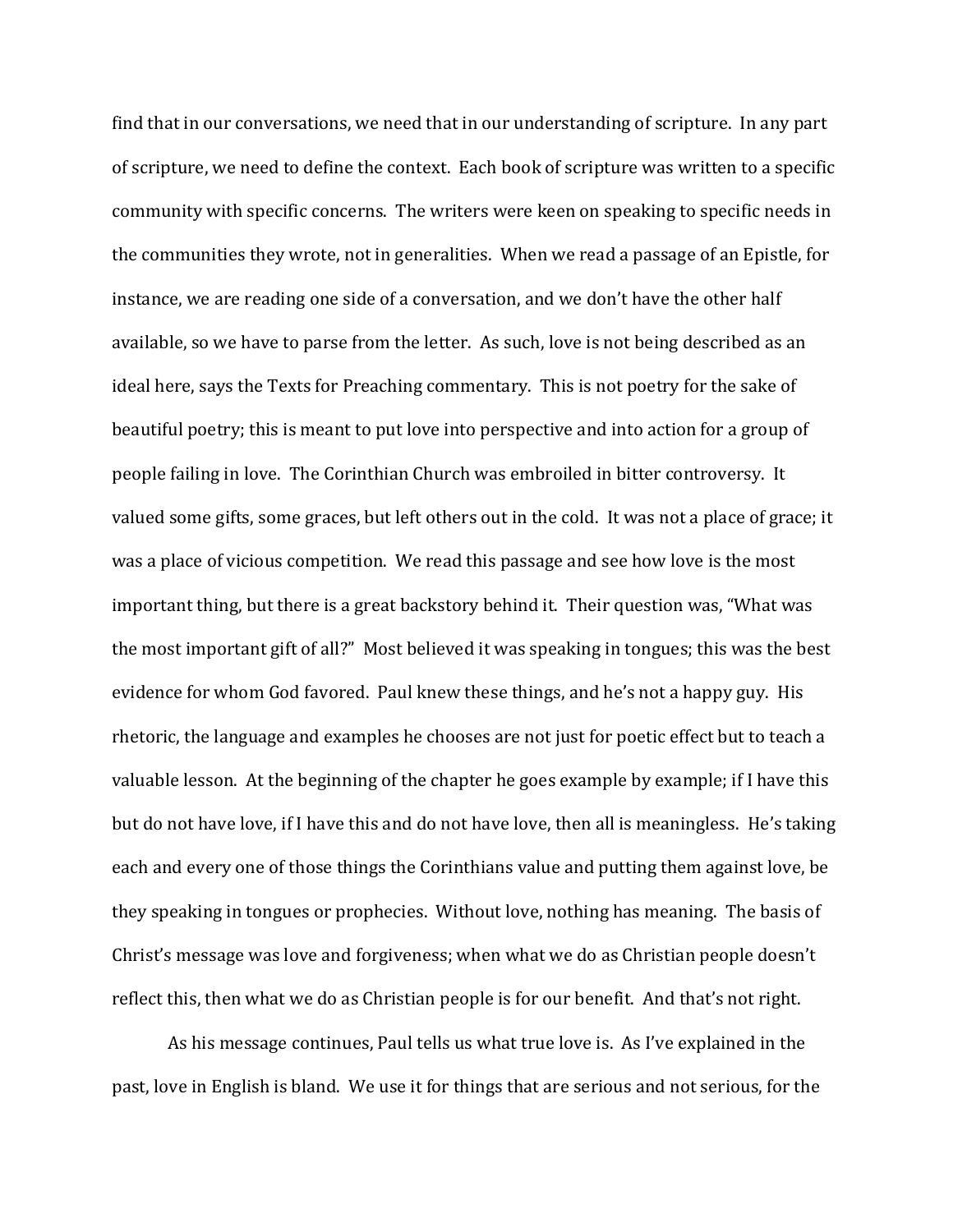feeling between parent and child and between lifelong partners. However, in Greek, we have three different words for love, including agape, philios, and eros. Eros is the romantic love, and philos is brotherly or familial love. Agape is where the rubber meets the road. The other two are generally easy, not always, but generally. Agape is unconditional love. Agape is hard. While the other two involve those who usually love us back, there are no such guarantees with agape. Agape may mean that we love those who will never love us back. It requires us to be at our most mature as Christian people, but as the Apostle Paul said, "When I was a child I spoke like a child, thought like a child, I reasoned like a child; when I became an adult, I put an end to childish ways." When we love without condition, we put an end to childish ways. We stop thinking about "do they deserve it?" or "what will I get in return?" We give it all up for the cause of serving our Lord, which is what love is for.

 In this time of love and reflecting upon what it means for us, we should consider everyone. With the three types of love in Greek, we are called to reach everyone: those we know all around, those we consider family, and those we love romantically. Some of us have all of those aspects of our lives; some of us do not. There is a reason that another name for "Valentine's Day" is "Single's Awareness Day," for many of the culturally driven messages shut down those without a significant other. I lived that for many years until I met my wife; I am still aware of that message's damage. Whether we have a partner or not, we are called to be this love in the world. This is not lovey, dovey, high-up ideal. This is love with meat on it; this is love with substance and action. If we are here in these walls, we must think about love with meat, not love as ideal. This love has work clothes and work boots. It is love in action, ready to go and do for the one who taught us what love truly is.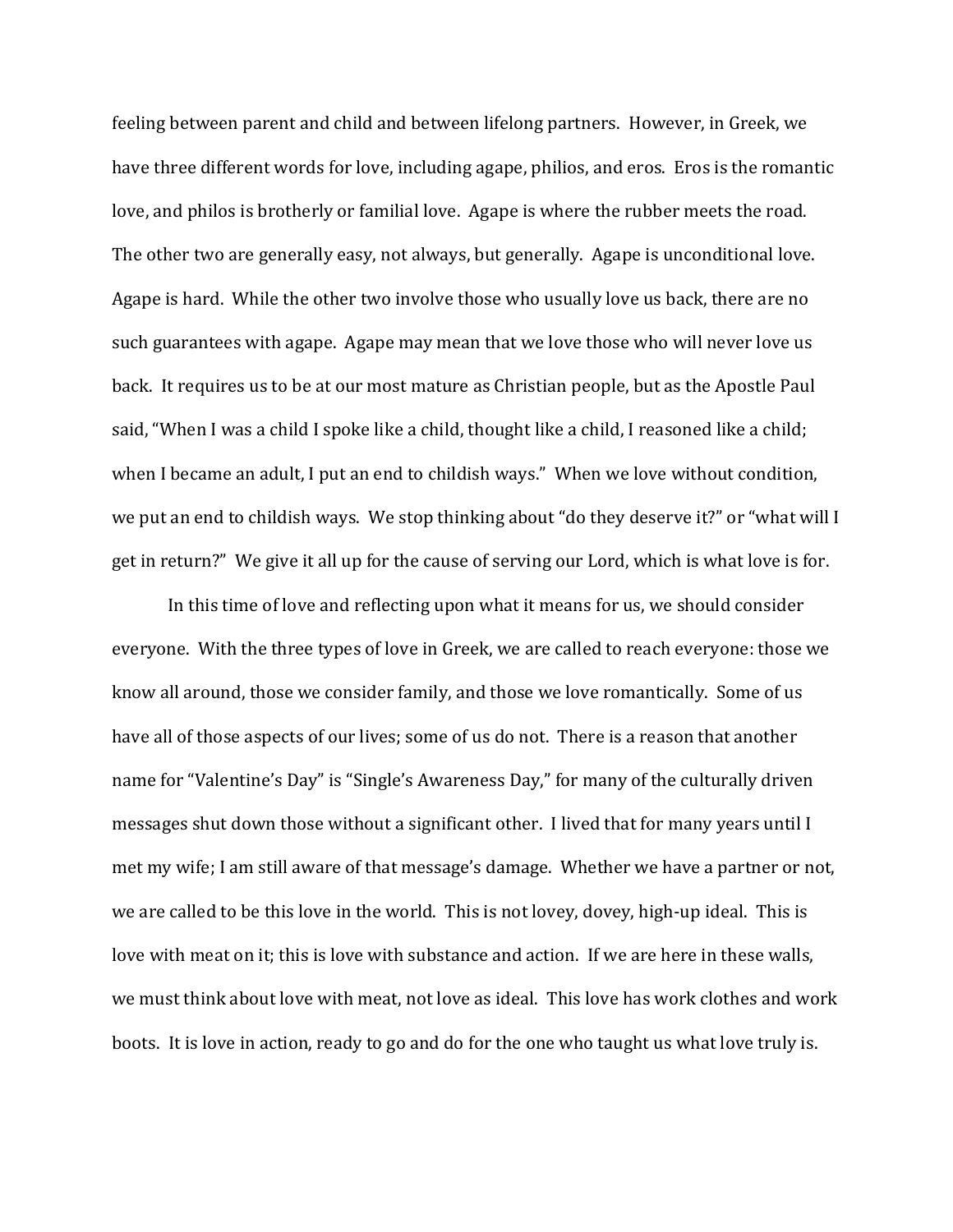How do we best serve those who are outside the normal love and care of a community like ours? Here in our first scripture lesson is the image of the woman reaching for Jesus' cloak. She suffered from hemorrhages for years without any kind of relief, but she was hopeful to find healing. She reached out for Jesus, seeking to get the tiniest bit of relief from the smallest touch. "If I can just touch the hem of his robe, I will be healed," she thinks. This woman has so much against her, says the New Interpreter's Commentary. She was a sick woman, who was outside the care of the community. Worst of all, she was a woman, and they were second-class citizens in that day. What matters is she reached out for support, and Jesus sensed that she did. She was healed. Jesus' unconditional love was at work; he didn't see her societal position. He didn't ask her why she's in that position or if it was her fault. He didn't see her as a condition or a problem; he saw a beloved person.

AIDS has undergone a long journey in our culture. At first many people interpreted as the wrath of God on earth, but I don't think so. As I was growing up, AIDS was quickly becoming a part of the regular vocabulary. It was becoming better understood and much better able to be countered. At one point, it was a death sentence. I remember the announcement of Magic Johnson being diagnosed with HIV in the early 1990s. That was a very hard thing, but it brought the issue of AIDS more into the cultural mainstream by one of America's favorite celebrities. Any issue becomes different when it has a face, especially a face you have come to care about. The point of that announcement is that AIDS can hit anyone. They may not even have had sexual contact. One can get AIDS through simple contact with blood or a bad transfusion. In my lifetime, I have seen AIDS transform from an unknown, scary disease that carries a death sentence to still one of the scariest diseases out there but one that can be managed with our medical technology. AIDS is one of the most